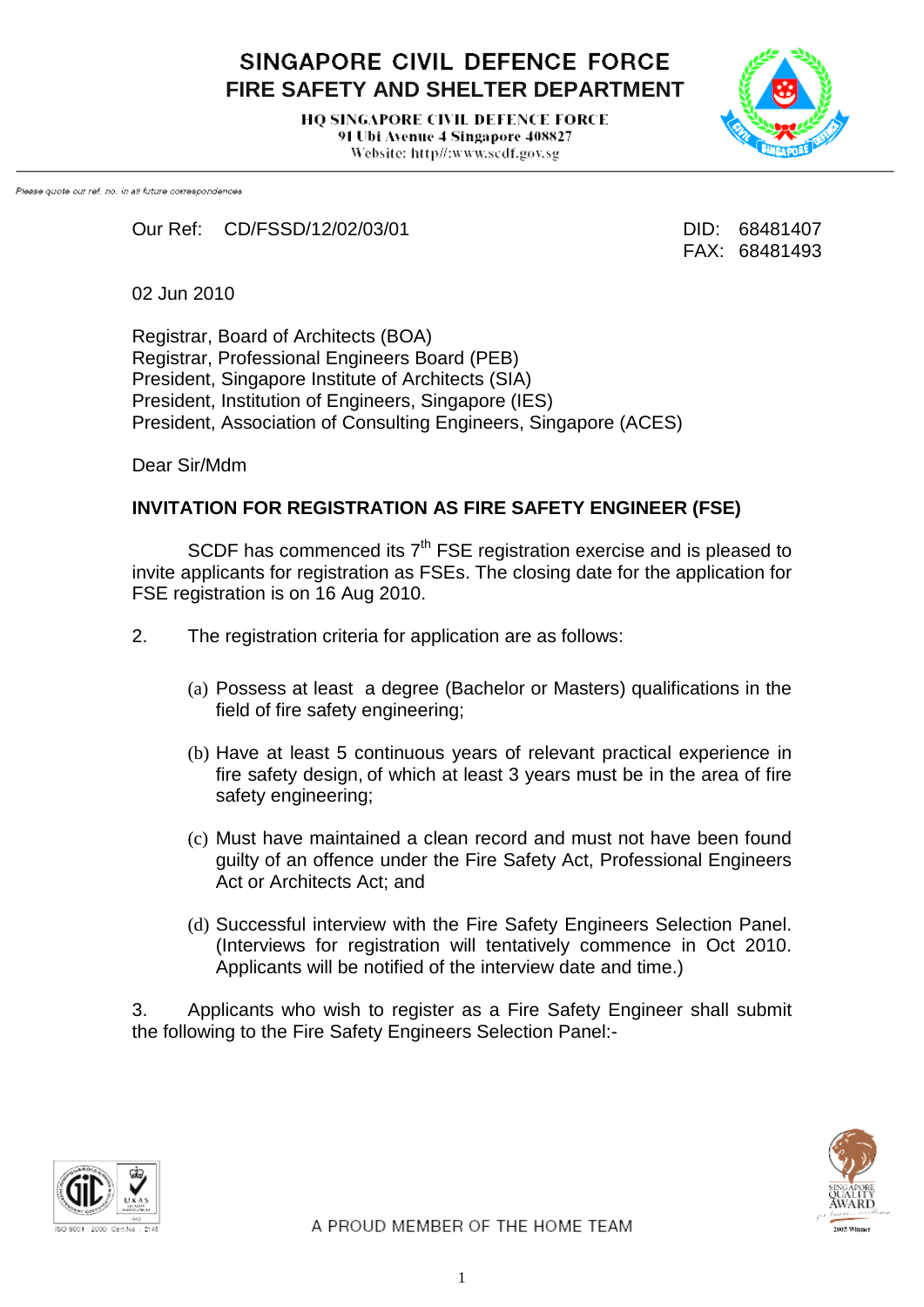- (a) the application form prescribed by SCDF (downloadable at the following website address, **[http://www.scdf.gov.sg/Building\\_Professionals/downloa](http://www.scdf.gov.sg/Building_Professionals/downloads.html#RI) [ds.html#RI](http://www.scdf.gov.sg/Building_Professionals/downloads.html#RI)** or can be obtained at 1<sup>st</sup> storey SCDF HQ reception desk);
- (b) certified true copies of documentary evidence of the applicant's qualifications and practical experience, if any;
- (c) recent testimonials from 2 referees as to his good character; and
- (d) a letter of undertaking by the applicant, stating as at the date of the said letter-
	- (i) whether disciplinary or criminal proceedings are pending or contemplated against the applicant; and
	- (ii) whether the applicant's professional conduct is or has been under investigation; and
	- (iii) whether the applicant has any previous disciplinary or criminal records
- (e) a fire safety engineering report duly reviewed and substantiated by the project FSE as being a true representation of the applicant's work. In the case of an applicant who is a foreign registered FSE, his work shall be reviewed and substantiated by the project director associated with the project.

4. 5 sets of the above supporting documents are to be submitted, together with a non-refundable application fee of S\$250 made payable to Commissioner SCDF, directly to:

> The Secretariat Fire Safety Engineers Selection Panel c/o Fire Safety Consultation Branch Fire Safety & Shelter Department HQ SCDF 91 Ubi Avenue 4 Singapore 408827

5. Please convey the contents of this circular to members of your Institution/Association/ Board. The circular is also available in CORENET-e-Info: [http://www.corenet.gov.sg/einfo.](http://www.corenet.gov.sg/einfo)

6. For more information on the FSE registration details or the performancebased regulatory system, you may visit the following website, http://www.scdf.gov.sg/Building Professionals/Fire Safety Plan Appr [oval/performance/introduction.html](http://www.scdf.gov.sg/Building_Professionals/Fire_Safety_Plan_Approval/performance/introduction.html) or contact Maj Chong Kim Yuan at tel. 68481476 or e-mail address: chong\_kim\_yuan@scdf.gov.sg.